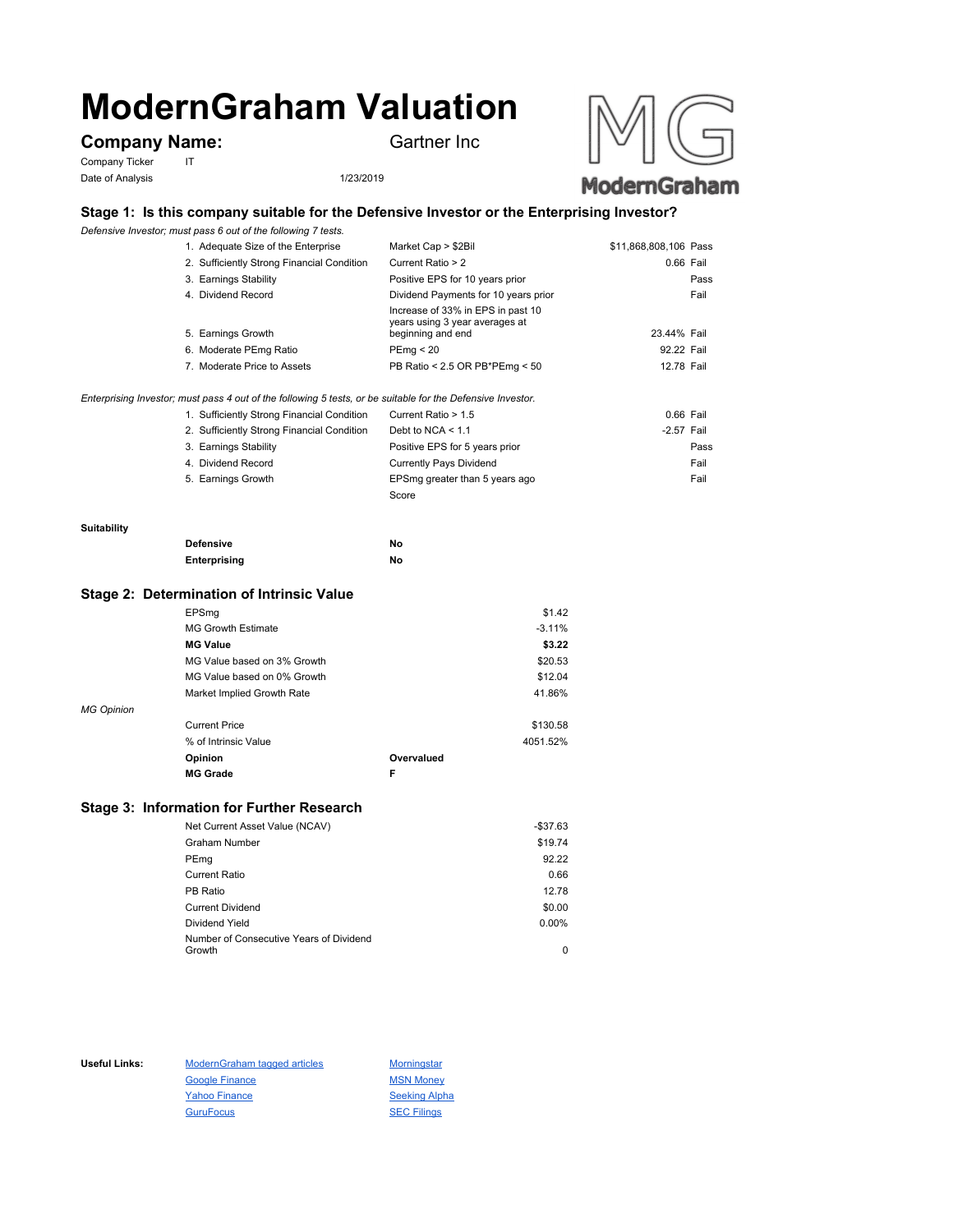| <b>EPS History</b>           |          | <b>EPSmg History</b>                 |                 |
|------------------------------|----------|--------------------------------------|-----------------|
| Next Fiscal Year<br>Estimate |          | \$1.60 Next Fiscal Year Estimate     | \$1.42          |
| Dec2017                      | \$0.04   | Dec2017                              | \$1.44          |
|                              |          |                                      |                 |
| Dec2016                      | \$2.31   | Dec2016                              | \$2.10          |
| Dec2015                      | \$2.06   | Dec2015                              | \$1.94          |
| Dec2014                      | \$2.03   | Dec2014                              | \$1.79          |
| Dec2013                      | \$1.93   | Dec2013                              | \$1.57          |
| Dec2012                      | \$1.73   | Dec2012                              | \$1.32          |
| Dec2011                      | \$1.39   | Dec2011                              | \$1.07          |
| Dec2010                      | \$0.96   | Dec2010                              | \$0.88          |
| Dec2009                      | \$0.85   | Dec2009                              | \$0.76          |
| Dec2008                      | \$1.05   | Dec2008                              | \$0.64          |
| Dec2007                      | \$0.68   | Dec2007                              | \$0.39          |
| Dec2006                      | \$0.50   | Dec2006                              | \$0.25          |
| Dec2005                      | $-$0.02$ | Dec2005                              | \$0.09          |
| Dec2004                      | \$0.13   | Dec2004                              | \$0.12          |
| Dec2003                      | \$0.25   | Dec2003                              | \$0.15          |
| Sep2002                      | \$0.46   | Sep2002                              | \$0.17          |
| Sep2001                      |          | -\$0.78 Balance Sheet Information    | 9/1/2018        |
| Sep2000                      |          | \$0.30 Total Current Assets          | \$1,535,340,000 |
| Sep1999                      |          | \$0.84 Total Current Liabilities     | \$2,343,596,000 |
| Sep1998                      |          | \$0.84 Long-Term Debt                | \$2,077,466,000 |
|                              |          | <b>Total Assets</b>                  | \$5,944,817,000 |
|                              |          | Intangible Assets                    | \$3,996,585,000 |
|                              |          | <b>Total Liabilities</b>             | \$5,003,269,000 |
|                              |          | Shares Outstanding (Diluted Average) | 92,148,000      |